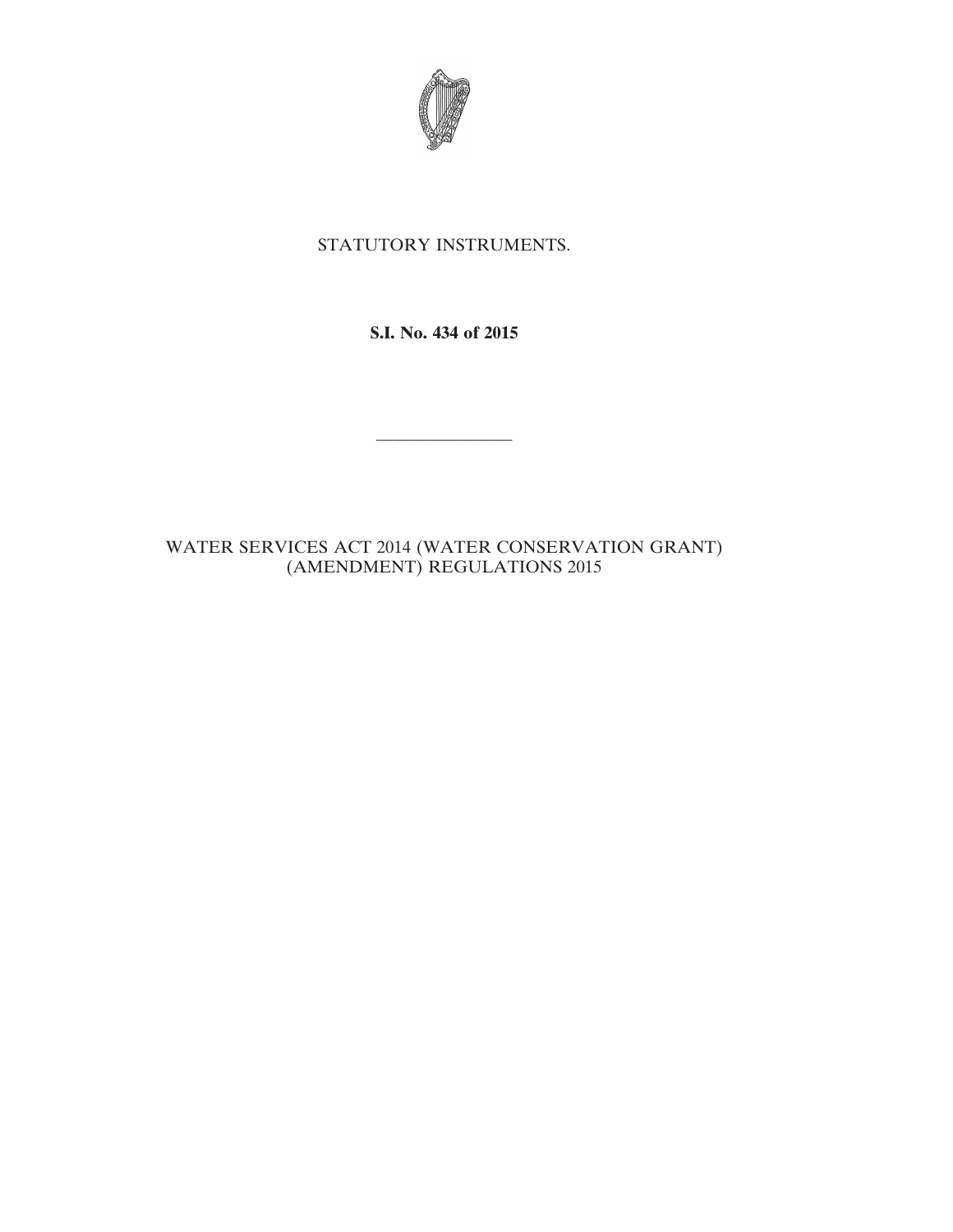### WATER SERVICES ACT 2014 (WATER CONSERVATION GRANT) (AMENDMENT) REGULATIONS 2015

I, ALAN KELLY, Minister for the Environment, Community and Local Government, in exercise of the powers conferred on me by Section 5 of the Water Services Act 2014 (No. 44 of 2014), with the consent of the Minister for Social Protection, hereby make the following Regulations:—

#### *Citation*

1. These Regulations may be cited as the Water Services Act 2014 (Water Conservation Grant) (Amendment) Regulations 2015.

#### *Application process*

2. Regulation 6 (3) of the Water Services Act 2014 (Water Conservation Grant) Regulations 2015 (S.I. No. 275 of 2015) is hereby amended by the substitution of "22 October 2015" for "8 October 2015".



GIVEN under the Official Seal of the Minister for Social Protection, 8 October 2015.

JOAN BURTON, Minister for Social Protection.



GIVEN under my Official Seal, 8 October 2015.

## ALAN KELLY,

Minister for the Environment, Community and Local Government.

*Notice of the making of this Statutory Instrument was published in "Iris Oifigiúil" of* 16*th October*, 2015.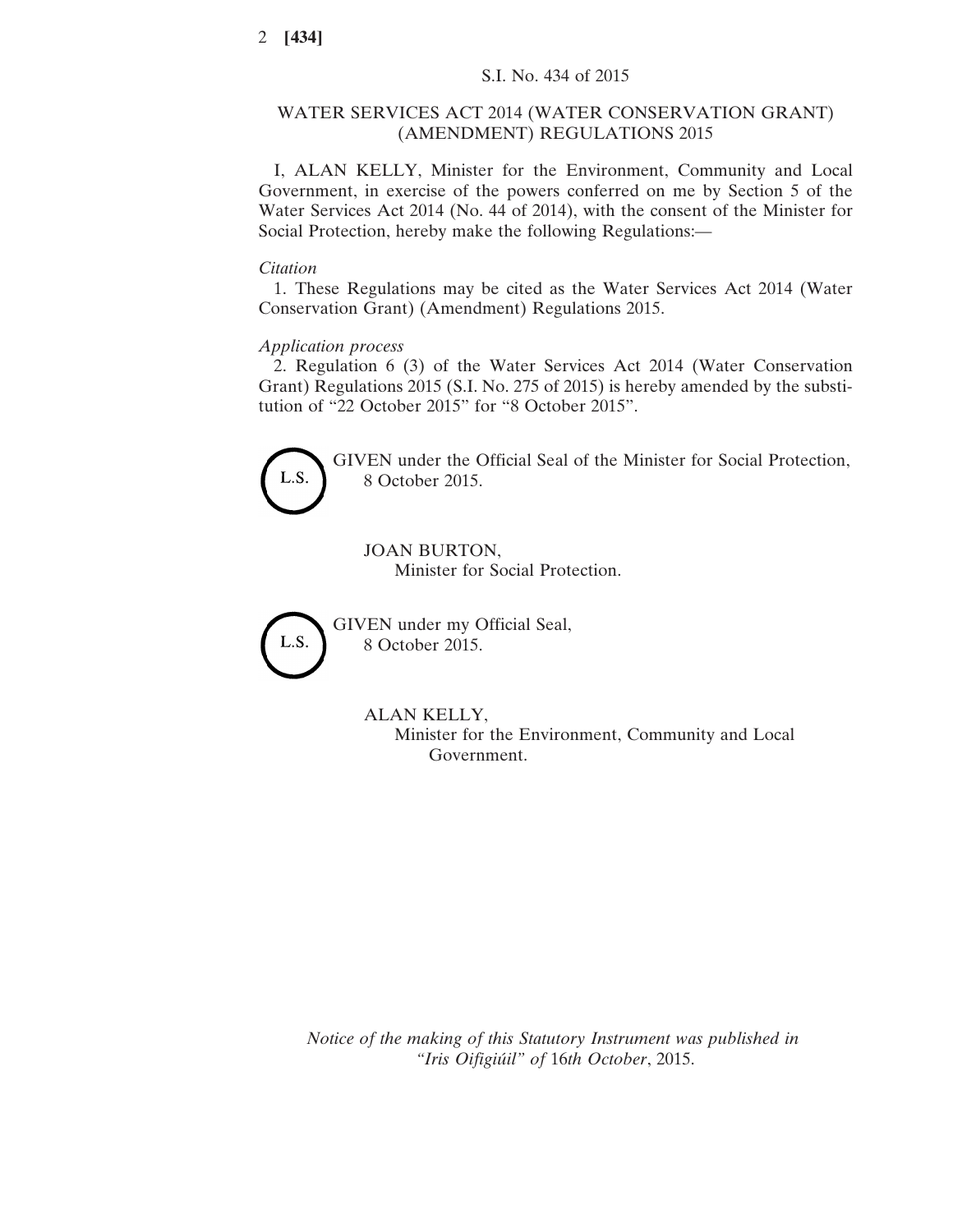**[434]** 3

### EXPLANATORY NOTE

*(This note is not part of the Instrument and does not purport to be a legal interpretation)*

These Regulations provide for the extension of the deadline for the submission of a completed application for the Water Conservation Grant to the Department of Social Protection from 8 October 2015 to 22 October 2015.